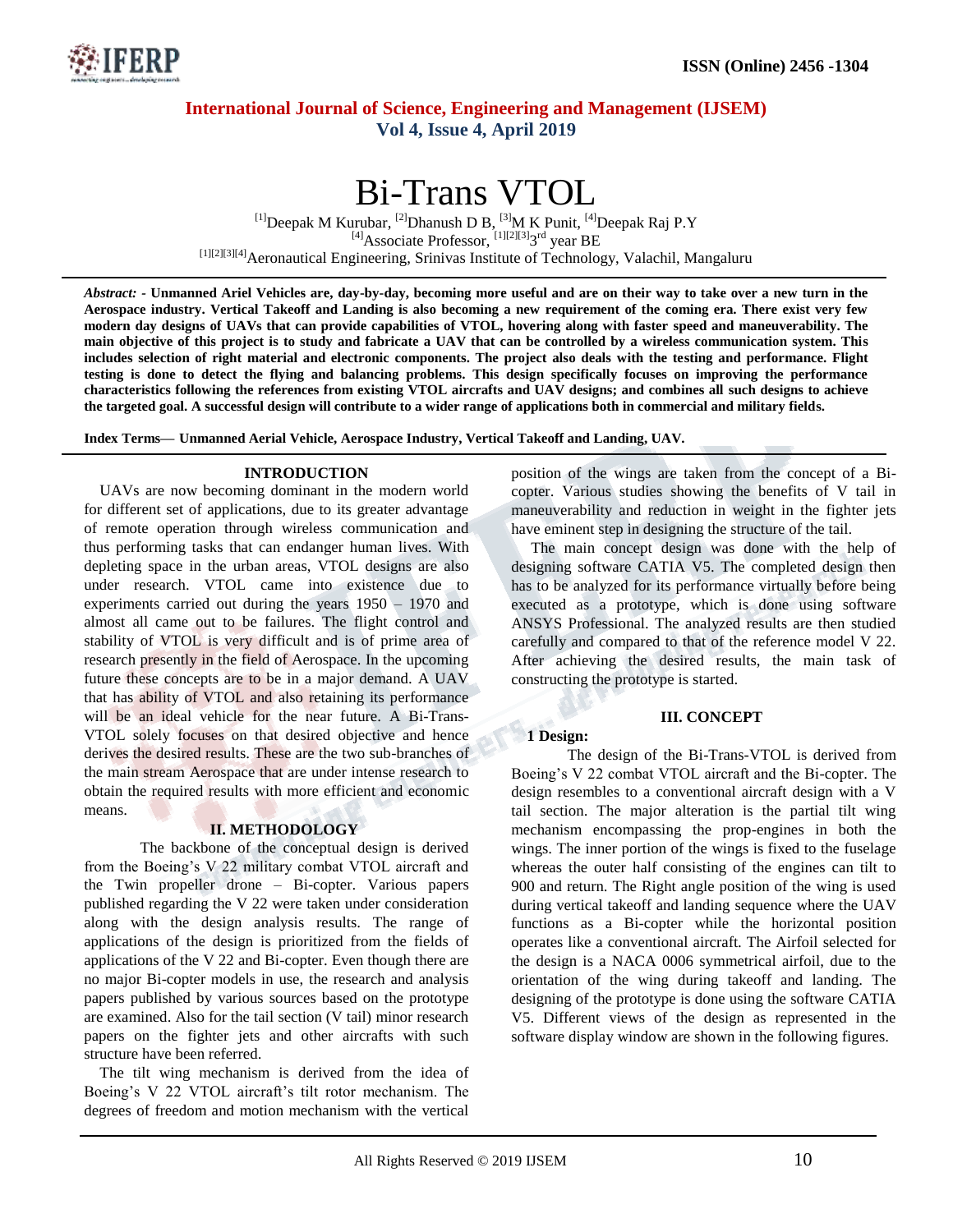

## **International Journal of Science, Engineering and Management (IJSEM) Vol 3, Issue 4, April 2019**



**Figure. 1.1 Views in different planes with wings at 900 position.**



#### **Figure.1.2 Views in different planes with wings at 00 position.**

These views in different planes depict the actual design of the Bi-Trans-VTOL UAV that has to be constructed as per the stated concept.

#### **2. Analysis:**

The virtual 3D model designed using CATIA V5 is analyzed for different parameters like pressure distribution, flow velocity, behavior of the flow over the body, lift and drag measurements, etc. is obtained using ANSYS Professional software. The results observed are depicted in the following figures in the format displayed by the software window tabs.



**Figure. 2.1 Velocity contour**



**Figure. 2.2 Velocity Vector**



**Figure. 2.3 Pressure distribution (Plane 1)**

|                      | 14, 382                             |               |              |          |              |            |           |                       |                |  |
|----------------------|-------------------------------------|---------------|--------------|----------|--------------|------------|-----------|-----------------------|----------------|--|
|                      | <b>CR 200</b>                       |               |              |          |              |            |           |                       |                |  |
|                      | 140,000                             |               |              |          |              |            |           |                       |                |  |
|                      | <b>B. MOTO</b>                      |               |              |          |              |            |           |                       |                |  |
| - 19                 | <b>MONT</b>                         |               |              |          |              |            |           |                       |                |  |
|                      | 88.993                              |               |              |          |              |            |           |                       |                |  |
|                      | <b>Jaliana</b>                      |               |              |          |              |            |           |                       |                |  |
|                      | 1,000                               |               |              |          |              |            |           |                       |                |  |
|                      | <b>Links</b><br>$\left( 1,1\right)$ | $\rightarrow$ | $\mathbf{L}$ | $\alpha$ | т.           | $-18$<br>٠ | $\lambda$ | K.                    | $\blacksquare$ |  |
|                      |                                     |               |              |          | <b>SIGHT</b> |            |           |                       |                |  |
|                      |                                     |               |              |          |              |            |           |                       |                |  |
| of Edmonton's Hollan |                                     |               |              |          |              |            |           | <b>MOTO FLAVE NET</b> |                |  |

**Figure. 2.4 CL Iterations graph**

Analyzed results of different parameters for the NACA 0006 symmetrical airfoil are obtained using virtual wind tunnel and flow simulations as indicated in the following graphs.



**Figure. 2.5 C<sup>L</sup> v/s Angle of attack**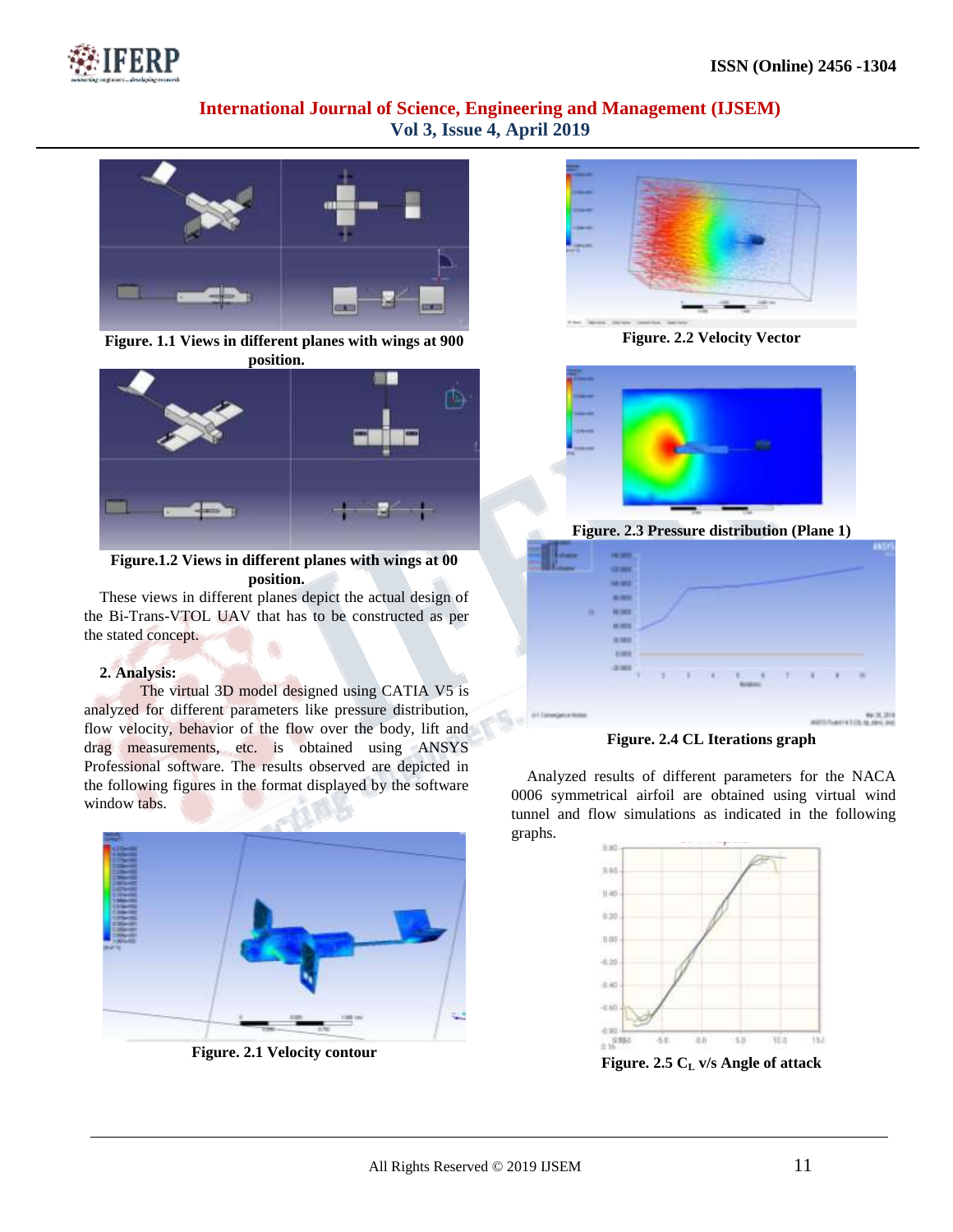

## **International Journal of Science, Engineering and Management (IJSEM) Vol 3, Issue 4, April 2019**



From figure 2.1 to figure 2.8 shows the results obtained from the simulated control parameters variations and the actual results may differ due to different errors and other uncontrollable factors introduced while testing.

#### **3 Structure and Material:**

The structure of the fuselage is analogous to any other aircraft fuselage with its truss and other internal structural parts made from Titanium. The skin of the fuselage and wing uses Aluminum alloy 2024. Wing ribs are more preferably manufactured using composite materials due to the loads and stresses they are exposed to due to the tilt mechanism, engine weight and other fatigue stresses. Spars, in many modern aircrafts use composites like Carbon Fiber or Kevlar. The tail section is attached to the fuselage through a beam like structure. The V configuration reduces weight significantly as it requires only two airfoil structures instead of three as in classical design thus decreasing the load by approximately 1/3rd for the tail section. Material for tail in modern day aircraft is usually fiber polymer composite.

Whereas for the prototype, the tilt wings are made using the High density foam, supported by rib-like structures at the ends and junctions using Balsa wood. The same technique is followed by fuselage and the tail section. Adhesive materials used for joining purpose are Epoxy, Hot Glue and normal glue.

| Dasic specifications for prototype. |                                          |  |  |  |  |  |
|-------------------------------------|------------------------------------------|--|--|--|--|--|
| <i>Material</i>                     | High density foam, Balsa<br>Wood, Depron |  |  |  |  |  |
|                                     |                                          |  |  |  |  |  |
| Adhesives                           | Hot glue, Epoxy, Normal                  |  |  |  |  |  |
|                                     | glue                                     |  |  |  |  |  |
| <i>Motors</i>                       | Brushless 1200KV                         |  |  |  |  |  |
| <b>Battery</b>                      | LiPo 3000mAh 3 cell                      |  |  |  |  |  |
| Servo                               | 2 HITEC HS 5085MG                        |  |  |  |  |  |
| Airfoil                             | <b>NACA 0006</b>                         |  |  |  |  |  |
| Weight                              | 2 to 2.5 kg                              |  |  |  |  |  |
| Empennage                           | V tail                                   |  |  |  |  |  |

#### **4 Basic specifications for prote**

#### **5 Flight Execution:**

As discussed above, the design is derived from Boeing's V 22 and a typical Bi-copter, hence the working procedure is also similar. Initially for Vertical takeoff, both the wings will be in 900 position, thus vectoring the thrust vertically downwards and lifting the aircraft as in V 22. The usual maneuver during this phase will be like a Bi-copter.

After attaining a certain altitude, the wings will transition to the horizontal position, thus vectoring the thrust parallel to the headwind to gain forward velocity. After the transition the aircraft functions as a conventional airplane with the same primary and secondary control surfaces with the operating mechanisms similar to that in a V tail aircraft. To hover at a certain location for a longer period of time, the wings must be shifted back to the vertical position and again